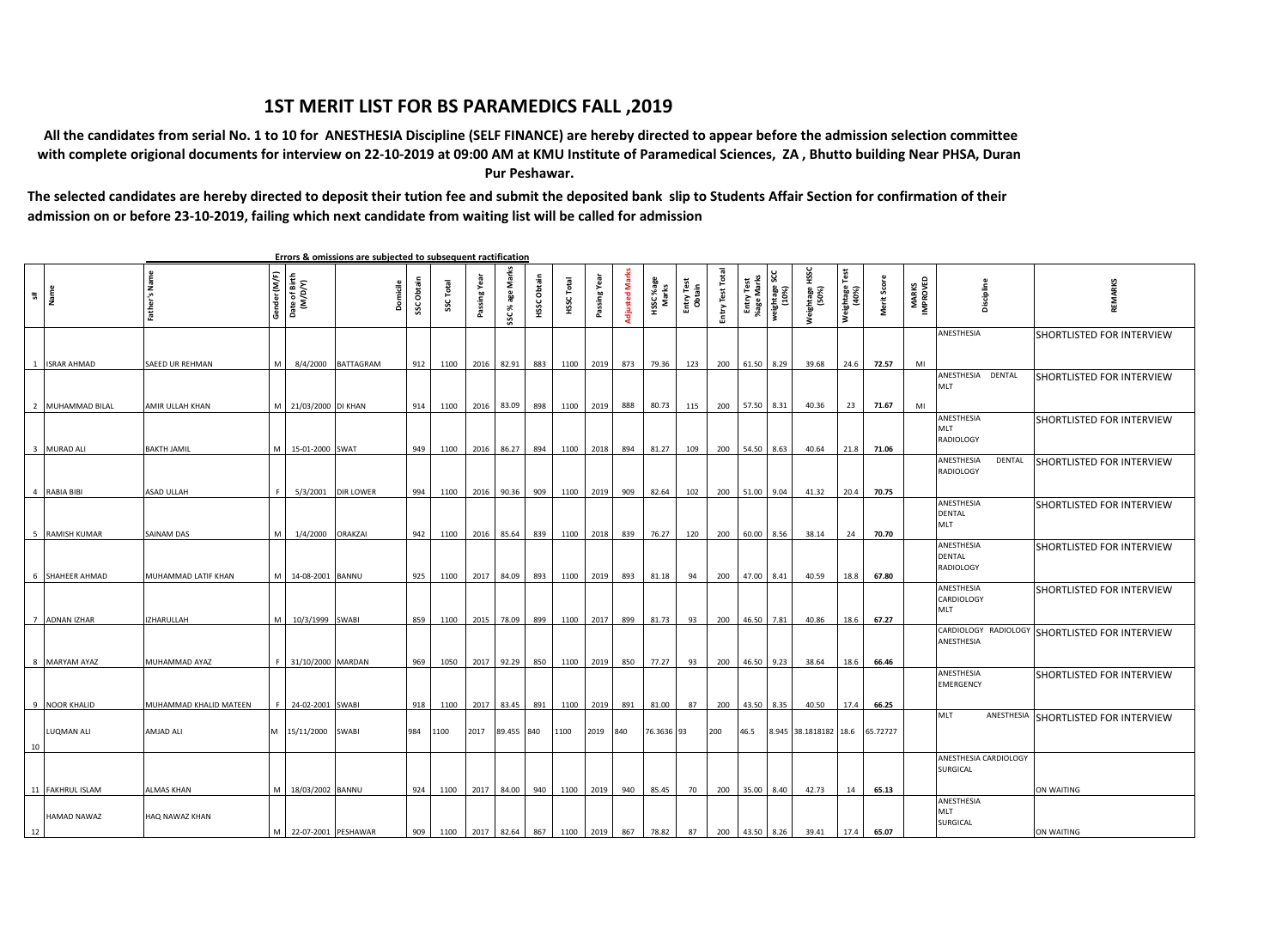|    |                        |                     |   |                      |                       |     |                     |      |                |     |           |               |               |                     |    |     |                |            |       |      |       |    | ANESTHESIA<br>DENTAL                |            |
|----|------------------------|---------------------|---|----------------------|-----------------------|-----|---------------------|------|----------------|-----|-----------|---------------|---------------|---------------------|----|-----|----------------|------------|-------|------|-------|----|-------------------------------------|------------|
|    |                        |                     |   |                      |                       |     |                     |      |                |     |           |               |               |                     |    |     |                |            |       |      |       |    | RADIOLOGY                           |            |
|    | 13 KHURRUM ZAHID       | ZAHID ULLAH         | м | 16/02/2000 KARAK     |                       | 905 | 1100                | 2016 | 82.27          | 919 |           | 1100 2018     | 919           | 83.55               | 71 | 200 | 35.50 8.23     |            | 41.77 | 14.2 | 64.20 |    | ANESTHESIA                          | ON WAITING |
|    | MUHAMMAD ANAS          | QADAR KHAN          |   |                      |                       |     |                     |      |                |     |           |               |               |                     |    |     |                |            |       |      |       |    | CARDIOLOGY                          |            |
|    |                        |                     |   |                      |                       |     |                     |      |                |     |           |               |               |                     |    |     |                |            |       |      |       |    | RADIOLOGY                           |            |
| 14 |                        |                     |   |                      | 10/4/2000 NOWSHERA    | 856 | 1100                | 2016 | 77.82          | 832 | 1100 2018 |               | 832           | 75.64               | 90 | 200 |                | 45.00 7.78 | 37.82 | 18   | 63.60 |    | ANESTHESIA                          | ON WAITING |
|    |                        |                     |   |                      |                       |     |                     |      |                |     |           |               |               |                     |    |     |                |            |       |      |       |    |                                     |            |
|    | 15 SANA ASHFAQ         | ASHFAQ AHMAD        |   | 2/8/1999 SWAT        |                       | 910 | 1100                | 2015 | 82.73          | 787 | 1100 2017 |               | 787           | 71.55               | 96 | 200 | 48.00          | 8.27       | 35.77 | 19.2 | 63.25 |    |                                     | ON WAITING |
|    |                        |                     |   |                      |                       |     |                     |      |                |     |           |               |               |                     |    |     |                |            |       |      |       |    | ANESTHESIA                          |            |
|    |                        |                     |   |                      |                       |     |                     |      |                |     |           |               |               |                     |    |     |                |            |       |      |       |    | CARDIOLOGY                          |            |
|    | 16 SABIR GHANI         | <b>MAHMOOD JAN</b>  |   | M 18-01-2000 ORAKZAI |                       | 785 | 1100                |      | 2016 71.36 813 |     |           | 1100 2019     | 813           | 73.91               | 86 | 200 |                | 43.00 7.14 | 36.95 | 17.2 | 61.29 |    | DENTAL                              | ON WAITING |
|    |                        |                     |   |                      |                       |     |                     |      |                |     |           |               |               |                     |    |     |                |            |       |      |       |    | ANESTHESIA                          |            |
|    |                        |                     |   |                      |                       |     |                     |      |                |     |           |               |               |                     |    |     |                |            |       |      |       |    | RADIOLOGY<br><b>DIALYSIS</b>        |            |
|    | 17 EEMAN AMIR          | AMIR MEHMOOD        |   | 31-08-2001 KOHAT     |                       | 945 | 1100                | 2017 | 85.91          | 954 |           | 1100 2019     | 954           | 86.73               | 45 | 200 | 22.50 8.59     |            | 43.36 | 9    | 60.95 |    |                                     | ON WAITING |
|    |                        |                     |   |                      |                       |     |                     |      |                |     |           |               |               |                     |    |     |                |            |       |      |       |    | ANESTHESIA<br>DENTAL                |            |
|    |                        |                     |   |                      |                       |     |                     |      |                |     |           |               |               |                     |    |     |                |            |       |      |       |    | RADIOLOGY                           |            |
|    | 18 RIDA MAHMOOD        | <b>MAHMOOD JAN</b>  |   | 14/05/1993 PESHAWAR  |                       | 837 | 1100                | 2015 | 76.09          | 854 | 1100 2017 |               | 854           | 77.64               | 72 | 200 |                | 36.00 7.61 | 38.82 | 14.4 | 60.83 |    |                                     | ON WAITING |
|    |                        |                     |   |                      |                       |     |                     |      |                |     |           |               |               |                     |    |     |                |            |       |      |       |    | ANESTHESIA CARDIOLOGY               |            |
|    |                        |                     |   |                      |                       |     |                     |      |                |     |           |               |               |                     |    |     |                |            |       |      |       |    |                                     |            |
|    | 19 MUHAMMAD HUZAIFA    | ANWAR UL HAQ        | M | 15/11/2000 NOWSHERA  |                       | 868 | 1100                | 2017 | 78.91          | 830 | 1100 2019 |               | 830           | 75.45               | 76 | 200 | 38.00          | 7.89       | 37.73 | 15.2 | 60.82 |    |                                     | ON WAITING |
|    |                        |                     |   |                      |                       |     |                     |      |                |     |           |               |               |                     |    |     |                |            |       |      |       |    | ANESTHESIA CARDIOLOGY               |            |
|    |                        |                     |   |                      |                       |     |                     |      |                |     |           |               |               |                     |    |     |                |            |       |      |       |    |                                     |            |
|    | 20 ZIA UR REHMAN       | <b>IEHAN ROOM</b>   |   | M 13/07/1999 SHANGLA |                       | 815 | 1100                | 2015 | 74.09          | 765 | 1100 2018 |               | 765           | 69.55               | 93 | 200 | 46.50 7.41     |            | 34.77 | 18.6 | 60.78 |    | ANESTHESIA                          | ON WAITING |
|    | SOMAIB AHMAD KHAN      | AHMAD MURTAZA       |   |                      |                       |     |                     |      |                |     |           |               |               |                     |    |     |                |            |       |      |       |    | CARDIOLOGY                          |            |
|    |                        |                     |   |                      |                       |     |                     |      |                |     |           |               |               |                     |    |     |                |            |       |      |       |    | DAILYSIS                            |            |
| 21 |                        |                     | M | 31-03-2001 SWABI     |                       | 955 | 1100                | 2017 | 86.82          | 861 |           | 1100 2019 861 |               | 78.27               | 64 | 200 | 32.00 8.68     |            | 39.14 | 12.8 | 60.62 |    | ANESTHESIA                          | ON WAITING |
|    |                        |                     |   |                      |                       |     |                     |      |                |     |           |               |               |                     |    |     |                |            |       |      |       |    | MLT                                 |            |
|    | 22 MUHAMMAD LUQMAN     | MUHAMMAD YAR        |   | 16-09-2000 DIR LOWER |                       | 894 | 1100                | 2016 | 81.27          | 863 | 1100 2019 |               | 863           | 78.45               | 66 | 200 |                | 33.00 8.13 | 39.23 | 13.2 | 60.55 |    | RADIOLOGY                           | ON WAITING |
|    |                        |                     |   |                      |                       |     |                     |      |                |     |           |               |               |                     |    |     |                |            |       |      |       |    | ANESTHESIA                          |            |
|    |                        |                     |   |                      |                       |     |                     |      |                |     |           |               |               |                     |    |     |                |            |       |      |       |    | CARDIOLOGY                          |            |
|    | 23 ABDUL JABBAR KHAN   | FAZAL NAWAB         | M | 5/7/2001             | <b>SWABI</b>          | 899 | 1100                | 2017 | 81.73          | 853 | 1100 2019 |               | 853           | 77.55               | 68 | 200 | 34.00          | 8.17       | 38.77 | 13.6 | 60.55 |    | SURGICAL                            | ON WAITING |
|    |                        |                     |   |                      |                       |     |                     |      |                |     |           |               |               |                     |    |     |                |            |       |      |       |    | ANESTHESIA CARDIOLOGY               |            |
|    | <b>LAILA SAIF</b>      | SAIF UL ISLAM       |   |                      |                       |     |                     |      |                |     |           |               |               |                     |    |     |                |            |       |      |       |    | SURGICAL                            |            |
| 24 |                        |                     | M | 6/8/2001             | NOWSHERA              | 931 | 1100                | 2017 | 84.64          | 878 | 1100 2019 |               | 878           | 79.82               | 57 | 200 |                | 28.50 8.46 | 39.91 | 11.4 | 59.77 |    |                                     | ON WAITING |
|    |                        |                     |   |                      |                       |     |                     |      |                |     |           |               |               |                     |    |     |                |            |       |      |       |    | ANESTHESIA<br>ICU                   |            |
|    |                        |                     |   |                      |                       |     |                     |      |                |     |           |               |               |                     |    |     |                |            |       |      |       |    | CADIOLOGY                           |            |
|    | 25 MARIA IQBAL         | MUHAMMAD IQBAL      |   | 1/1/1999 SWAT        |                       | 881 | 1100                | 2015 | 80.09          | 839 |           | 1100 2018 839 |               | 76.27               | 68 | 200 | 34.00 8.01     |            | 38.14 | 13.6 | 59.75 |    |                                     | ON WAITING |
|    |                        |                     |   |                      |                       |     |                     |      |                |     |           |               |               |                     |    |     |                |            |       |      |       |    | ANESTHISIA<br>RADIOLOGY<br>DIALYSIS |            |
|    |                        |                     |   |                      |                       |     |                     |      |                |     |           |               |               |                     |    |     |                |            |       |      |       |    |                                     |            |
|    | 26 JIBRAN JAMSHID KHAN | JAMSHID KHAN        | M | 27/03/2000 DIR LOWER |                       | 894 | 1100                | 2016 | 81.27          | 869 | 1100 2019 |               | 859           | 78.09               | 61 | 200 | 30.50 8.13     |            | 39.05 | 12.2 | 59.37 | MI | ANESTHESIA CARDIOLOGY               | ON WAITING |
|    |                        |                     |   |                      |                       |     |                     |      |                |     |           |               |               |                     |    |     |                |            |       |      |       |    | RADIOLOGY                           |            |
|    |                        |                     |   |                      |                       |     |                     |      |                |     |           |               |               |                     |    |     |                |            |       |      |       |    |                                     |            |
|    | 27 MARYAM SHEHZADI     | SALAM               |   | 11/8/1999 KOHAT      |                       | 819 | 1100                | 2016 | 74.45          | 807 | 1100 2018 |               | 807           | 73.36               | 75 | 200 |                | 37.50 7.45 | 36.68 | 15   | 59.13 |    | <b>DENTAL</b>                       | ON WAITING |
|    |                        |                     |   |                      |                       |     |                     |      |                |     |           |               |               |                     |    |     |                |            |       |      |       |    | ANESTHESIA                          |            |
|    | 28 SYED REHMAT SHAH    | <b>MUSANIF SHAH</b> |   |                      | M 15/01/2002 PESHAWAR |     | 916 1100            |      | 2017 83.27 811 |     |           |               |               | 1100 2019 811 73.73 | 68 |     | 200 34.00 8.33 |            | 36.86 | 13.6 | 58.79 |    | MLT                                 | ON WAITING |
|    |                        |                     |   |                      |                       |     |                     |      |                |     |           |               |               |                     |    |     |                |            |       |      |       |    | ANESTHESIA                          |            |
|    |                        |                     |   |                      |                       |     |                     |      |                |     |           |               |               |                     |    |     |                |            |       |      |       |    |                                     |            |
|    | 29 USAMA ALI           | MUSTENSIR IQBAL     |   | M 21/06/2001 CHAKWAL |                       | 935 | 1100 2017 85.00 701 |      |                |     |           |               | 1100 2019 701 | 63.73               | 92 | 200 |                | 46.00 8.50 | 31.86 | 18.4 | 58.76 |    |                                     | ON WAITING |
|    |                        |                     |   |                      |                       |     |                     |      |                |     |           |               |               |                     |    |     |                |            |       |      |       |    |                                     |            |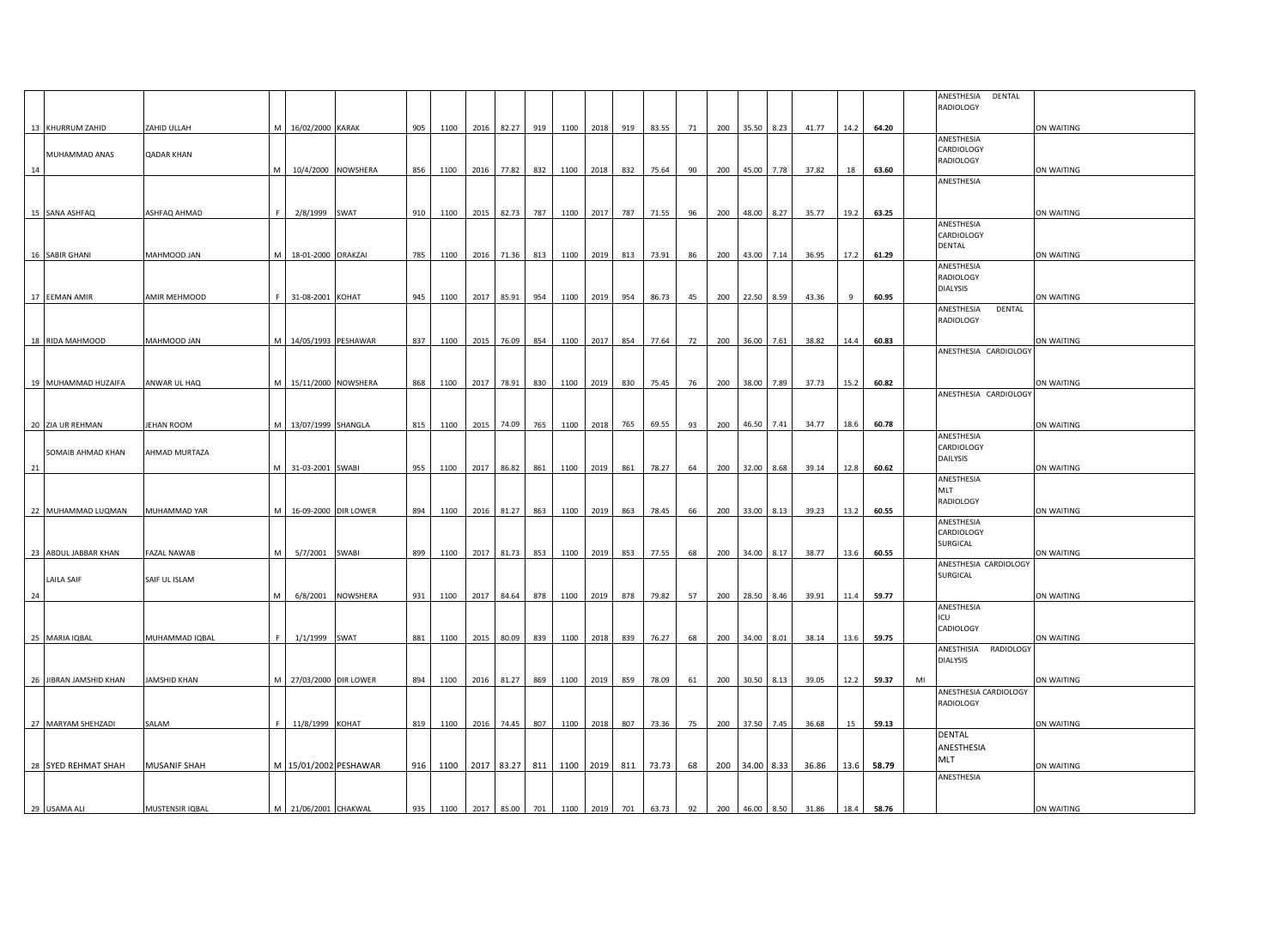|                                         |                      |   |                        |                      |     |                                   |      |                 |     |           |               |               |       |    |     |                |             |       |      |       |    | ANESTHESIA<br>CARDIOLOGY<br>DENTAL    |            |
|-----------------------------------------|----------------------|---|------------------------|----------------------|-----|-----------------------------------|------|-----------------|-----|-----------|---------------|---------------|-------|----|-----|----------------|-------------|-------|------|-------|----|---------------------------------------|------------|
| 30 MUHAMMAD ALI                         | MUHAMMAD YOUNAS      | M | 15-02-2000 PESHAWAR    |                      | 665 | 1100                              | 2016 | 60.45           | 901 |           | 1100 2019 891 |               | 81.00 | 61 | 200 | 30.50          | 6.05        | 40.50 | 12.2 | 58.75 | MI | ANESTHESIA CARDIOLOGY<br>MLT          | ON WAITING |
| 31 MUHAMMAD OWAIS                       | MUMTAZ UR REHMAN     | M | 11/11/2001 PESHAWAR    |                      | 901 | 1100                              | 2017 | 81.91           | 832 |           | 1100 2019     | 832           | 75.64 | 63 | 200 | 31.50 8.19     |             | 37.82 | 12.6 | 58.61 |    |                                       | ON WAITING |
| 32 USAMA MOAVIA FAROOQ INAYAT UR REHMAN |                      |   | M 24-07-1999 PESHAWAR  |                      | 853 | 850                               | 2016 | 100.35          | 730 | 1100 2018 |               | 730           | 66.36 | 73 | 200 |                | 36.50 10.04 | 33.18 | 14.6 | 57.82 |    | ANESTHESIA<br>DENTAL<br>SURGICAL      | ON WAITING |
| 33 ABDULLAH JAN                         | INAYAT ULLAH KHAN    |   | M 23-03-2001 CHARSADDA |                      | 942 | 900                               |      | 2017 104.67 793 |     |           | 1100 2019     | 793           | 72.09 | 52 | 200 |                | 26.00 10.47 | 36.05 | 10.4 | 56.91 |    | ANESTHESIA<br>CARDIOLOGY<br>RADIOLOGY | ON WAITING |
|                                         |                      |   |                        |                      |     |                                   |      |                 |     |           |               |               |       |    |     |                |             |       |      |       |    | RADIOLOGY MLT<br>ANESTHESIA           |            |
| 34 FAWAD ULLAH                          | MUQADAR SAID         |   | 4/9/2001 LOWER DIR     |                      | 835 | 1100                              | 2017 | 75.91           | 796 |           | 1100 2019 796 |               | 72.36 | 63 | 200 |                | 31.50 7.59  | 36.18 | 12.6 | 56.37 |    |                                       | ON WAITING |
|                                         |                      |   |                        |                      |     |                                   |      |                 |     |           |               |               |       |    |     |                |             |       |      |       |    | ANESTHESIA                            |            |
| 35 MUHAMMAD HASEEB                      | MUHAMMAD KHALID KHAN | M | 22/07/2000 KARAK       |                      | 824 | 1100                              | 2017 | 74.91           | 784 | 1100 2019 |               | 784           | 71.27 | 65 | 200 |                | 32.50 7.49  | 35.64 | 13   | 56.13 |    | ANESTHESIA                            | ON WAITING |
| 36 FAWAD KHAN                           | ASGHAR KHAN          | M | 20-03-1999 PESHAWAR    |                      | 812 | 1100                              | 2017 | 73.82           | 771 | 1100 2019 |               | 771           | 70.09 | 68 | 200 | 34.00          | 7.38        | 35.05 | 13.6 | 56.03 |    | RADIOLOGY<br>SURGICAL                 | ON WAITING |
|                                         |                      |   |                        |                      |     |                                   |      |                 |     |           |               |               |       |    |     |                |             |       |      |       |    | ANESTHESIA                            |            |
| 37 AAMIR JAN                            | AJMAL KHAN           | M |                        | 2/9/2001 NOWSHERA    | 845 | 1100                              | 2017 | 76.82 794       |     |           |               | 1100 2019 794 | 72.18 | 61 | 200 | 30.50 7.68     |             | 36.09 | 12.2 | 55.97 |    | CARDIOLOGY<br><b>SURGICAL</b>         | ON WAITING |
|                                         |                      |   |                        |                      |     |                                   |      |                 |     |           |               |               |       |    |     |                |             |       |      |       |    | ANESTHESIA                            |            |
| 38 ULLIA YOUSAF                         | MUHAMMAD YOUSAF KHAN | M | 5/5/2000 PESHAWAR      |                      | 866 | 1100                              | 2017 | 78.73           | 827 |           | 1100 2019     | 827           | 75.18 | 52 | 200 | 26.00 7.87     |             | 37.59 | 10.4 | 55.86 |    |                                       | ON WAITING |
|                                         |                      |   |                        |                      |     |                                   |      |                 |     |           |               |               |       |    |     |                |             |       |      |       |    | ANESTHESIA SURGICAL<br>MLT            |            |
| 39 NOOR RAHIM                           | ABDUL KARIM          |   | 4/4/1999 KOHAT         |                      | 885 | 1100                              | 2017 | 80.45           | 788 | 1100 2019 |               | 788           | 71.64 | 59 | 200 |                | 29.50 8.05  | 35.82 | 11.8 | 55.66 |    | ANESTHESIA                            | ON WAITING |
|                                         |                      |   |                        |                      |     |                                   |      |                 |     |           |               |               |       |    |     |                |             |       |      |       |    | CARDIOLOGY<br>MLT                     |            |
| 40 AZIZ AHMAD                           | SAEED ANWAR          | M | 2/2/2000 SWAT          |                      | 950 | 1050                              | 2016 | 90.48           | 771 | 1100 2018 |               | 771           | 70.09 | 57 | 200 | 28.50 9.05     |             | 35.05 | 11.4 | 55.49 |    | ANESTHESIA                            | ON WAITING |
| 41 ABBAS AHMAD                          | RIAZ UDDIN           | M |                        | 3/6/2002 DIR (LOWER) | 825 | 1100                              | 2017 | 75.00           | 769 |           | 1100 2019 769 |               | 69.91 | 65 | 200 |                | 32.50 7.50  | 34.95 | 13   | 55.45 |    | CARDIOLOGY<br>SURGICAL                | ON WAITING |
|                                         |                      |   |                        |                      |     |                                   |      |                 |     |           |               |               |       |    |     |                |             |       |      |       |    | ANESTHESIA CARDIOLOGY                 |            |
| 42 FAIZAN ULLAH KHAN                    | AMAN ULLAH           | M | 15/08/2000 PESHAWAR    |                      | 932 | 1100                              | 2016 | 84.73           | 784 |           | 1100 2018 784 |               | 71.27 | 52 |     | 200 26.00 8.47 |             | 35.64 | 10.4 | 54.51 |    | RADIOLOGY                             | ON WAITING |
|                                         |                      |   |                        |                      |     |                                   |      |                 |     |           |               |               |       |    |     |                |             |       |      |       |    | ANESTHESIA<br>CARDIOLOGY<br>RADIOLOGY |            |
| 43 HABIB ULLAH                          | MUMTAZ ALAN          | M | 25-09-2001 PESHAWAR    |                      | 965 | 1100                              | 2017 | 87.73           | 808 |           | 1100 2019     | 808           | 73.45 | 45 | 200 |                | 22.50 8.77  | 36.73 |      | 54.50 |    |                                       | ON WAITING |
| 44 SAJID RAZA                           | MUHAMMAD SHAHID      |   | 1/5/2001               | <b>KARAK</b>         | 856 | 1100                              | 2017 | 77.82           | 791 | 1100 2019 |               | 791           | 71.91 | 50 | 200 |                | 25.00 7.78  | 35.95 | 10   | 53.74 |    | ANESTHESIA<br>MLT<br>DAILYSIS         | ON WAITING |
|                                         |                      |   |                        |                      |     |                                   |      |                 |     |           |               |               |       |    |     |                |             |       |      |       |    | ANESTHESIA RADIOLOGY<br>CARDIOLOGY    |            |
| 45 MUHAMMAD HILAL                       | DOST MUHAMMAD        | M | 9/10/1998 PESHAWAR     |                      | 643 | 1100                              | 2016 | 58.45           | 701 | 1100 2018 |               | 701           | 63.73 | 78 | 200 | 39.00 5.85     |             | 31.86 | 15.6 | 53.31 |    |                                       | ON WAITING |
|                                         |                      |   |                        |                      |     |                                   |      |                 |     |           |               |               |       |    |     |                |             |       |      |       |    | ANESTHESIA CARDIOLOGY<br>SURGICAL     |            |
| 46 MUHAMMAD ZIA ULLAH                   | MUHAMMAD SHAPUR KHAN |   | M 30/05/2001 BANNU     |                      | 864 | 1100 2017 78.55 753 1100 2019 753 |      |                 |     |           |               |               | 68.45 | 56 |     | 200 28.00 7.85 |             | 34.23 | 11.2 | 53.28 |    |                                       | ON WAITING |